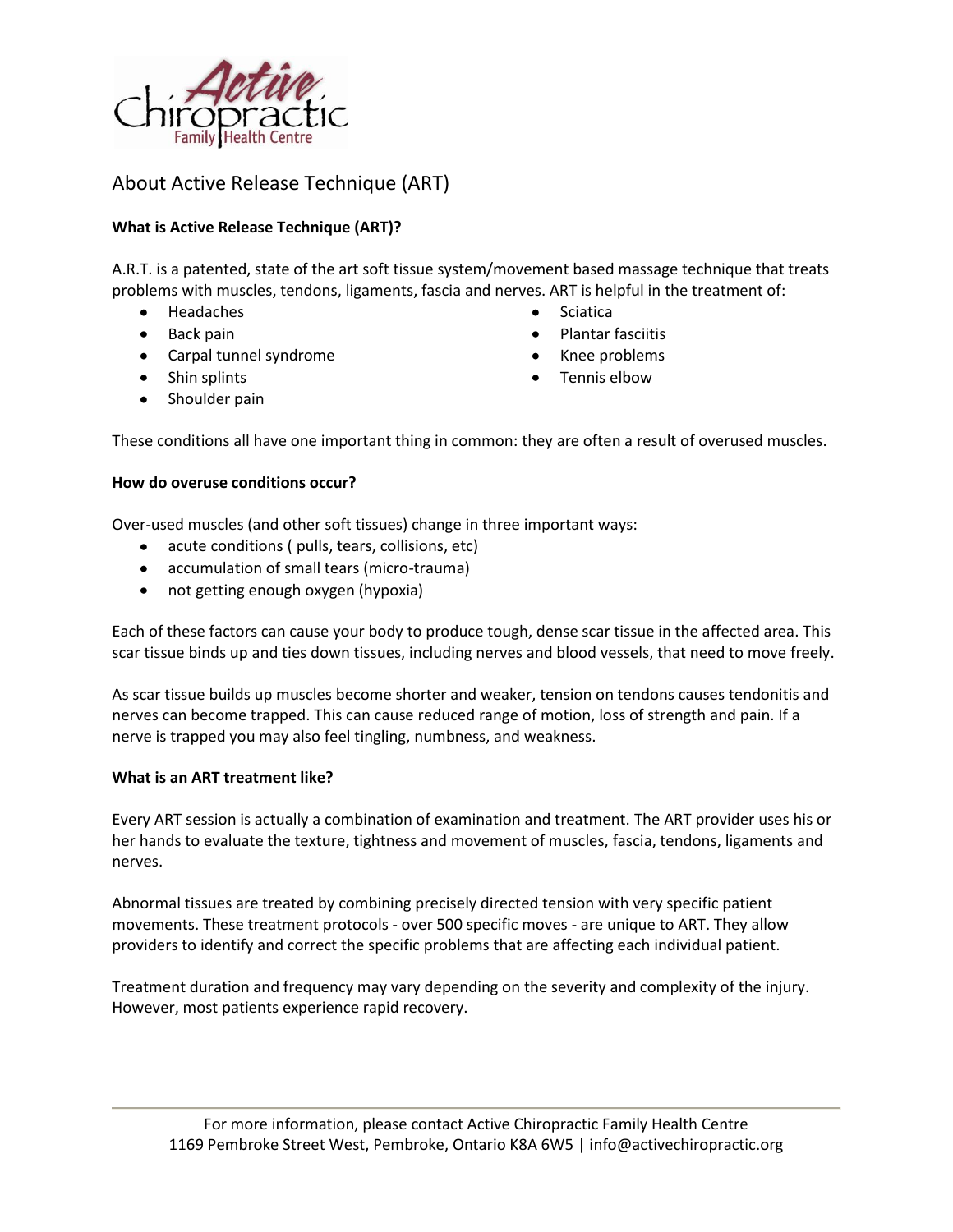

### **Who can benefit from ART?**

What we hear most is, "I have had this pain for a long time and up until now, no one has been able to find the cause. You found the source of the problem right away."

Soft tissue conditions often do not show up on radiographic studies. When soft tissue has been injured, or even chronically tight, it forms scar tissue which ART treats. We see a broad range of injuries and chronic conditions. ART is successful for:

- Professional and amateur athletes
- People injured in auto accidents
- People injured at work
- People who just work hard and hurt

Symptoms vary from aches and pains to burning muscles, to numbness and tingling.

### **How is ART different?**

Active Release Techniques (ART) soft tissue management system is so different that it has been granted a medical patent.

In order to become an ART Certified Provider, each professional must complete extensive hands-on instruction and written/practical testing unparalled by other soft tissue programs. An ART Certified Provider is trained to palpate and treat more than 300 muscular and fascial injuries and over 100 nerve entrapments, which often cause numbness, tingling, and pain.

In order to ensure the highest quality of the technique, ART is copyrighted, trademarked, and patented. By protecting the technique we are protecting our patients. This ensures that consistent, quality care can be found wherever you travel.

### PATIENT TESTIMONIALS

My injury left me with no chance of ever playing hockey again. Now, after being treated with ART and a proper rehabilitation program, I have completely regained my career in Hockey. - Gary Roberts, NHL Forward

Making action films has really been tough on my body. Thanks to Dr. Leahy and Active Release Techniques, I'm able to perform! After treatment, I feel great... ready for the next challenging role. · Danny Glover, Professional Actor

All the doctors said I needed surgery for impingement syndrome in both shoulders. After one treatment, I rebooked all my competitions and trained to be in the best shape of my life.

- Milos Sarcev, Mr. Universe 1989